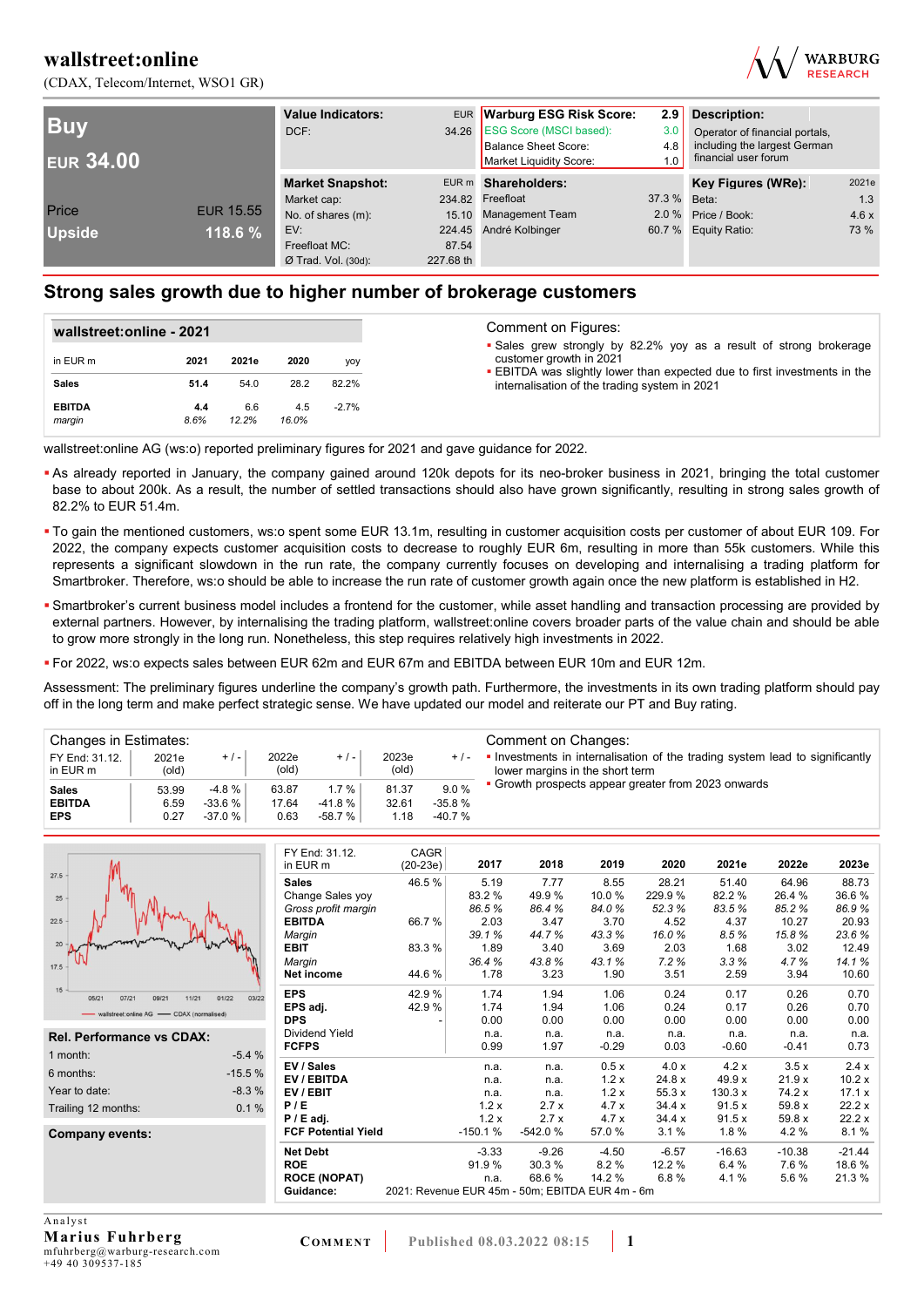



## **Company Background**

- The operation of the German financial information platforms www.wallstreet-online.de,www.boersennews.de, www.finanznachrichten.de and ariva.de forms the core business of the company.
- The financial user forum on www.wallstreet-online.de is the biggest in Germany with more than 460k active users and 1.1m articles on more than 80 topics.
- The newly established smartbroker enlarges the business in the direction of online discount brokerage services and represents a potentially significant growth driver for the future
- The users of the portals are very homogeneous and thus attractive for advertisers in terms of specific targeting.
- The company aims at further diversification along the value chain of financial services and capital markets to broaden the offering to the customer.

### **Competitive Quality**

- Strong number two in German financial portals after the acquisition of Ariva.de. Merger with boersennews.de strengthens mobile offering.
- Key differentiator is the large user forum, resulting in a high number of loyal users, who also generate new content.
- Homogeneous user structure makes advertisers' targeting more specific, resulting in comparably high prices for marketing space on the platform.
- Future diversification of revenue streams will reduce cyclicality and, to a certain extent, decouple the company's revenues from capital market developments.

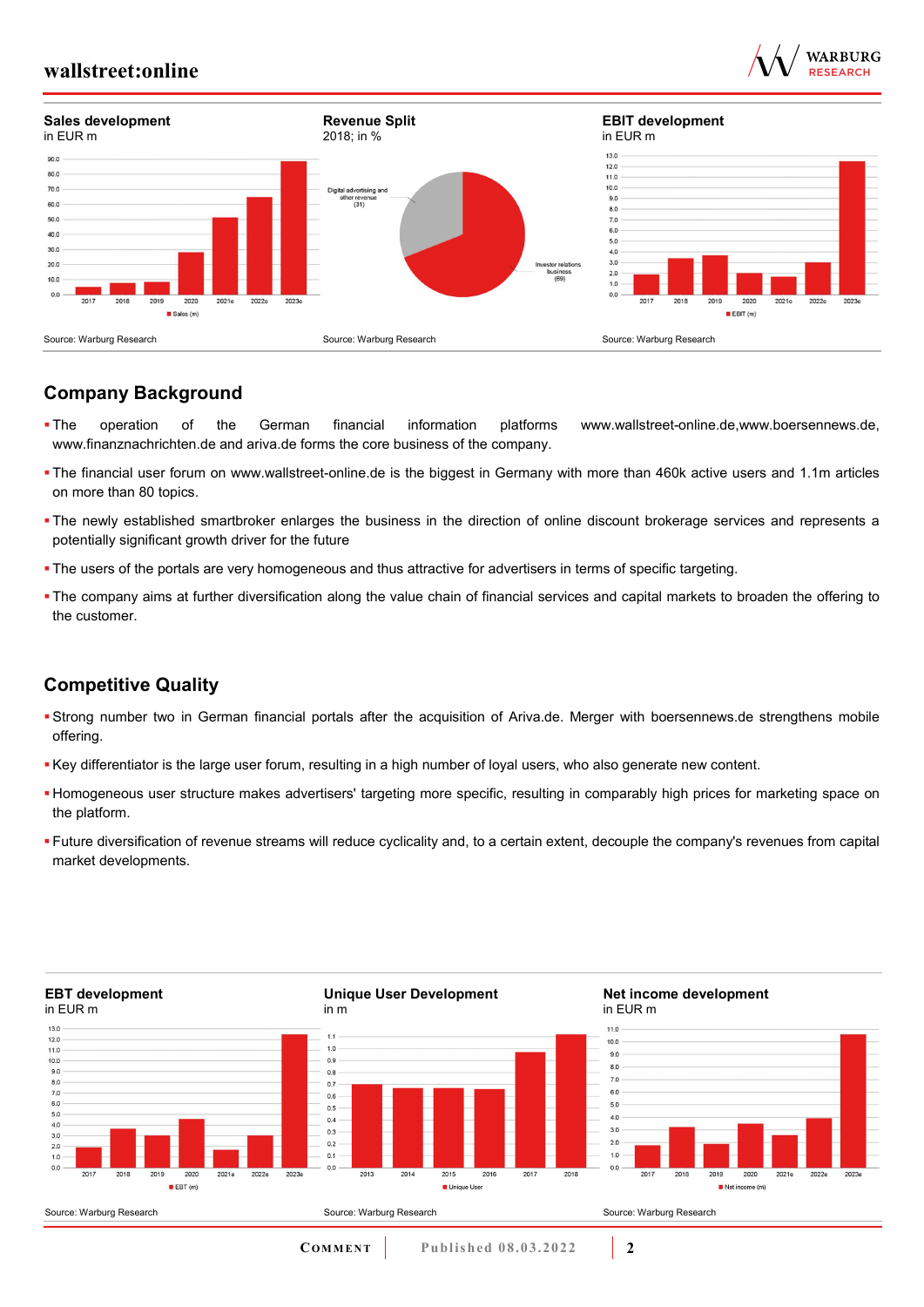

| DCF model                      |         |                          |                           |        |        |        |                |                              |        |        |          |        |        |             |
|--------------------------------|---------|--------------------------|---------------------------|--------|--------|--------|----------------|------------------------------|--------|--------|----------|--------|--------|-------------|
|                                |         | Detailed forecast period |                           |        |        |        |                | <b>Transitional period</b>   |        |        |          |        |        | Term. Value |
| Figures in EUR m               | 2021e   | 2022e                    | 2023e                     | 2024e  | 2025e  | 2026e  | 2027e          | 2028e                        | 2029e  | 2030e  | 2031e    | 2032e  | 2033e  |             |
| Sales                          | 51.40   | 64.96                    | 88.73                     | 106.47 | 122.44 | 134.69 | 146.81         | 157.09                       | 166.51 | 174.84 | 182.71   | 187.27 | 191.96 |             |
| Sales change                   | 82.2%   | 26.4%                    | 36.6%                     | 20.0%  | 15.0%  | 10.0%  | 9.0%           | 7.0%                         | 6.0%   | 5.0%   | 4.5%     | 2.5%   | 2.5%   | 2.0%        |
| <b>EBIT</b>                    | 1.68    | 3.02                     | 12.49                     | 21.29  | 36.73  | 53.88  | 66.07          | 70.69                        | 74.93  | 78.68  | 82.22    | 84.27  | 86.38  |             |
| EBIT-margin                    | 3.3%    | 4.7%                     | 14.1%                     | 20.0%  | 30.0%  | 40.0%  | 45.0%          | 45.0%                        | 45.0%  | 45.0%  | 45.0%    | 45.0%  | 45.0%  |             |
| Tax rate (EBT)                 | 30.0%   | 30.0%                    | 30.0%                     | 32.0%  | 32.0%  | 32.0%  | 32.0%          | 32.0%                        | 32.0%  | 32.0%  | 32.0%    | 32.0%  | 32.0%  |             |
| <b>NOPAT</b>                   | 1.17    | 2.12                     | 8.74                      | 14.48  | 24.98  | 36.64  | 44.92          | 48.07                        | 50.95  | 53.50  | 55.91    | 57.31  | 58.74  |             |
| Depreciation                   | 2.70    | 7.25                     | 8.44                      | 6.39   | 6.12   | 4.04   | 4.40           | 4.71                         | 5.00   | 5.25   | 5.48     | 5.62   | 5.76   |             |
| in % of Sales                  | 5.3%    | 11.2%                    | 9.5%                      | 6.0%   | 5.0%   | 3.0%   | 3.0%           | 3.0%                         | 3.0%   | 3.0%   | 3.0%     | 3.0%   | 3.0%   |             |
| Changes in provisions          | 0.00    | 0.00                     | 0.00                      | 0.00   | 0.00   | 0.00   | 0.00           | 0.00                         | 0.00   | 0.00   | 0.00     | 0.00   | 0.00   |             |
| Change in Liquidity from       |         |                          |                           |        |        |        |                |                              |        |        |          |        |        |             |
| - Working Capital              | 2.93    | 0.60                     | 1.10                      | 1.16   | 1.28   | 0.98   | 0.97           | 0.82                         | 0.75   | 0.67   | 0.63     | 0.37   | 0.37   |             |
| - Capex                        | 10.02   | 15.02                    | 5.02                      | 5.32   | 4.90   | 4.04   | 4.40           | 4.71                         | 5.00   | 5.25   | 5.48     | 5.62   | 5.76   |             |
| Capex in % of Sales            | 19.5%   | 23.1%                    | 5.7%                      | 5.0%   | 4.0%   | 3.0%   | 3.0%           | 3.0%                         | 3.0%   | 3.0%   | 3.0%     | 3.0%   | 3.0%   |             |
| - Other                        | 0.00    | 0.00                     | 0.00                      | 0.00   | 0.00   | 0.00   | 0.00           | 0.00                         | 0.00   | 0.00   | 0.00     | 0.00   | 0.00   |             |
| Free Cash Flow (WACC<br>Model) | $-9.07$ | $-6.25$                  | 11.06                     | 14.38  | 24.93  | 35.66  | 43.95          | 47.25                        | 50.20  | 52.83  | 55.28    | 56.94  | 58.36  | 60          |
| PV of FCF                      | $-8.75$ | $-5.54$                  | 9.01                      | 10.76  | 17.13  | 22.50  | 25.48          | 25.16                        | 24.55  | 23.73  | 22.81    | 21.58  | 20.32  | 302         |
| share of PVs                   |         | $-1.03%$                 |                           |        |        |        |                | 41.90 %                      |        |        |          |        |        | 59.13 %     |
| <b>Model parameter</b>         |         |                          |                           |        |        |        |                | Valuation (m)                |        |        |          |        |        |             |
| Derivation of WACC:            |         |                          | Derivation of Beta:       |        |        |        |                | Present values 2033e         |        | 209    |          |        |        |             |
|                                |         |                          |                           |        |        |        |                | <b>Terminal Value</b>        |        | 302    |          |        |        |             |
| Debt ratio                     | 0.00%   |                          | <b>Financial Strength</b> |        | 1.30   |        |                | <b>Financial liabilities</b> |        |        | 8        |        |        |             |
| Cost of debt (after tax)       | 2.3%    |                          | Liquidity (share)         |        |        | 1.40   |                | Pension liabilities          |        |        | 0        |        |        |             |
| Market return                  | 7.00 %  |                          | Cyclicality               |        |        | 1.40   | Hybrid capital |                              |        | 0      |          |        |        |             |
| Risk free rate                 | 1.50 %  |                          | Transparency              |        |        | 1.40   |                | Minority interest            |        |        | 0        |        |        |             |
|                                |         |                          | Others                    |        |        | 1.20   |                | Market val. of investments   |        |        | $\Omega$ |        |        |             |

### **Sensitivity Value per Share (EUR)**

|                  | <b>Terminal Growth</b> |        |       |       |                                      |       |       |                |                  | Delta EBIT-margin |         |       |                                                   |       |       |       |
|------------------|------------------------|--------|-------|-------|--------------------------------------|-------|-------|----------------|------------------|-------------------|---------|-------|---------------------------------------------------|-------|-------|-------|
| <b>Beta WACC</b> | $1.25 \%$              | 1.50 % |       |       | $1.75\%$ 2.00 % 2.25 % 2.50 % 2.75 % |       |       |                | <b>Beta WACC</b> | -1.5 pp           | -1.0 pp |       | $-0.5$ pp $+0.0$ pp $+0.5$ pp $+1.0$ pp $+1.5$ pp |       |       |       |
| $1.52$ 9.9 %     | 27.46                  | 27.89  | 28.34 | 28.82 | 29.33                                | 29.87 | 30.46 | $1.52$ 9.9 %   |                  | 27.67             | 28.06   | 28.44 | 28.82                                             | 29.20 | 29.58 | 29.96 |
| $1.43$ $9.4\%$   | 29.72                  | 30.23  | 30.77 | 31.34 | 31.96                                | 32.63 | 33.34 | 1.43 $9.4\%$   |                  | 30.11             | 30.52   | 30.93 | 31.34                                             | 31.75 | 32.16 | 32.57 |
| $1.39$ $9.1\%$   | 30.96                  | 31.52  | 32.11 | 32.75 | 33.43                                | 34.16 | 34.96 | $1.39$ $9.1\%$ |                  | 31.47             | 31.90   | 32.32 | 32.75                                             | 33.17 | 33.60 | 34.02 |
| $1.34$ 8.9 %     | 32.29                  | 32.90  | 33.55 | 34.26 | 35.01                                | 35.83 | 36.71 | $1.34$ 8.9 %   |                  | 32.93             | 33.37   | 33.81 | 34.26                                             | 34.70 | 35.14 | 35.58 |
| $1.29$ 8.6 %     | 33.71                  | 34.38  | 35.11 | 35.88 | 36.72                                | 37.63 | 38.61 | $1.29$ 8.6 %   |                  | 34.50             | 34.96   | 35.42 | 35.88                                             | 36.34 | 36.81 | 37.27 |
| 1.25 $8.4\%$     | 35.24                  | 35.98  | 36.78 | 37.64 | 38.58                                | 39.59 | 40.69 | 1.25 $8.4\%$   |                  | 36.20             | 36.68   | 37.16 | 37.64                                             | 38.12 | 38.61 | 39.09 |
| $1.16$ $7.9\%$   | 38.65                  | 39.57  | 40.55 | 41.63 | 42.79                                | 44.07 | 45.47 | 1.16 $7.9\%$   |                  | 40.05             | 40.57   | 41.10 | 41.63                                             | 42.15 | 42.68 | 43.21 |

**WACC 8.87 % Beta 1.34 Equity Value 517 Value per share (EUR) 34.26**

Liquidity 14 No. of shares (m) 15.1

The long-term EBIT margin of 45% is expected to be reached from 2025 onwards

Growth rates for 2020 and 2021 include consolidation of acquired companies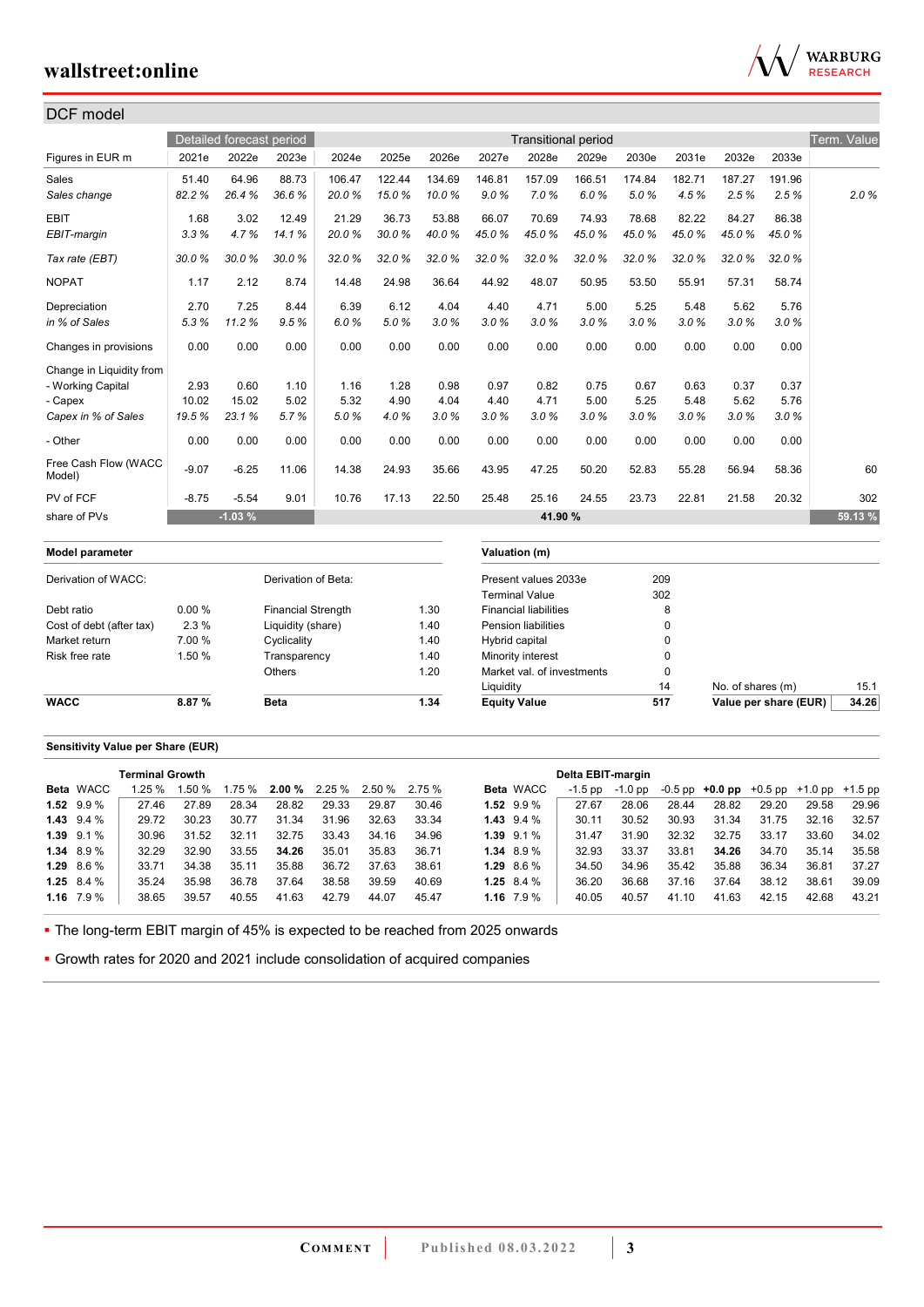

| Valuation                           |           |           |        |                |          |       |        |
|-------------------------------------|-----------|-----------|--------|----------------|----------|-------|--------|
|                                     | 2017      | 2018      | 2019   | 2020           | 2021e    | 2022e | 2023e  |
| Price / Book                        | 1.0x      | 0.5x      | 0.3x   | 3.9x           | 4.6x     | 4.5x  | 3.8x   |
| Book value per share ex intangibles | 1.95      | 11.46     | 14.98  | 0.68           | 1.51     | 1.14  | 1.93   |
| EV / Sales                          | n.a.      | n.a.      | 0.5x   | 4.0 x          | 4.2x     | 3.5x  | 2.4x   |
| EV / EBITDA                         | n.a.      | n.a.      | 1.2x   | 24.8 x         | 49.9 x   | 21.9x | 10.2x  |
| EV / EBIT                           | n.a.      | n.a.      | 1.2x   | 55.3x          | 130.3 x  | 74.2x | 17.1 x |
| EV / EBIT adj.*                     | n.a.      | n.a.      | 1.2x   | 55.3x          | 130.3 x  | 74.2x | 17.1 x |
| P / FCF                             | 2.0 x     | 2.7x      | n.a.   | $245.7 \times$ | n.a.     | n.a.  | 21.2x  |
| P/E                                 | 1.2x      | 2.7x      | 4.7x   | 34.4 x         | 91.5x    | 59.8x | 22.2x  |
| $P / E$ adj.*                       | 1.2x      | 2.7x      | 4.7x   | 34.4 x         | 91.5x    | 59.8x | 22.2x  |
| Dividend Yield                      | n.a.      | n.a.      | n.a.   | n.a.           | n.a.     | n.a.  | n.a.   |
| FCF Potential Yield (on market EV)  | $-150.1%$ | $-542.0%$ | 57.0 % | 3.1%           | $1.8 \%$ | 4.2%  | 8.1%   |
| *Adjustments made for: -            |           |           |        |                |          |       |        |

| <b>Company Specific Items</b> |      |      |      |      |       |       |       |  |  |  |
|-------------------------------|------|------|------|------|-------|-------|-------|--|--|--|
|                               | 2017 | 2018 | 2019 | 2020 | 2021e | 2022e | 2023e |  |  |  |
| Unique User                   | 0.00 | 0.00 | n.a. | n.a. | n.a   | n.a.  | n.a.  |  |  |  |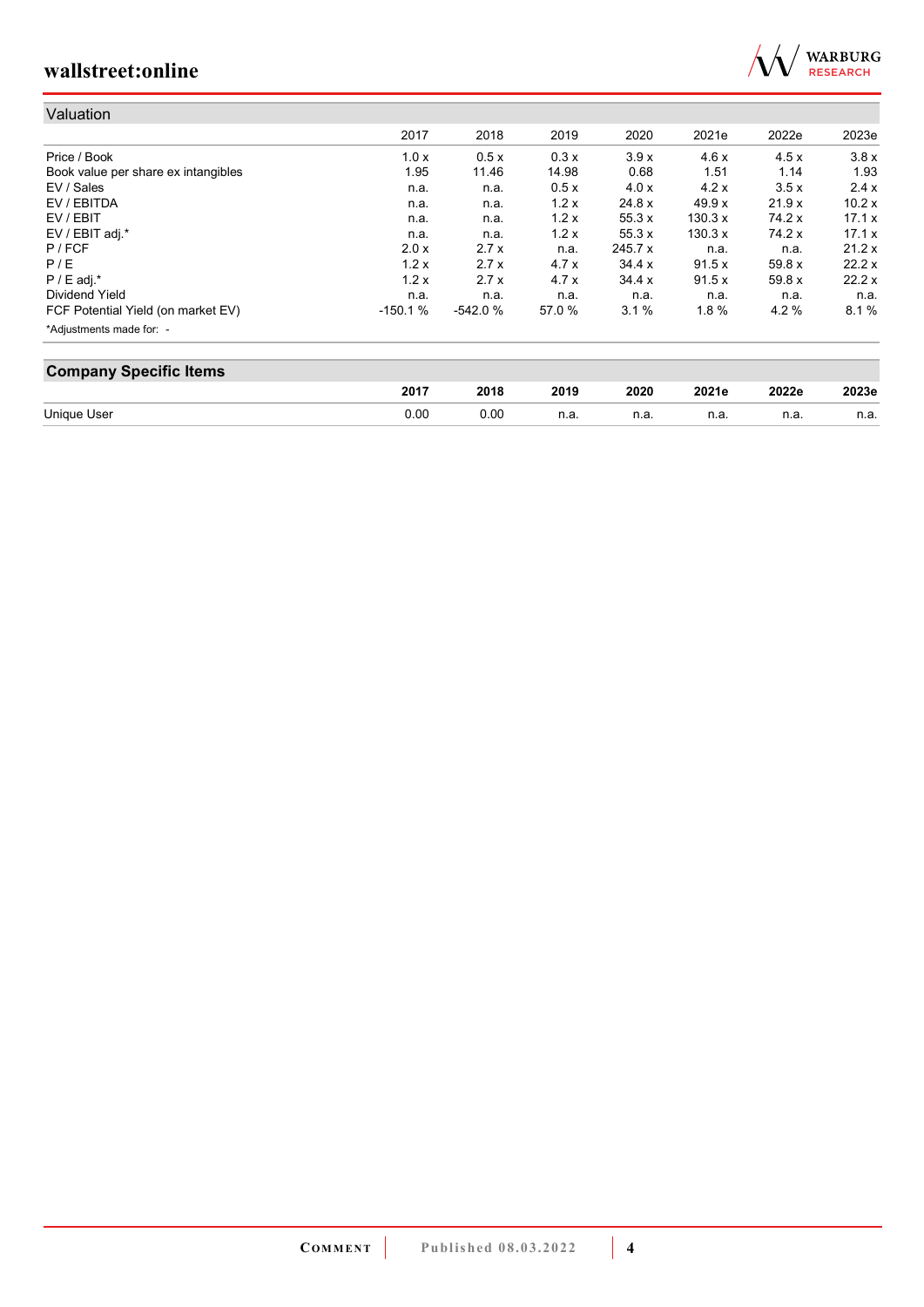### **Consolidated profit & loss**



| In EUR <sub>m</sub>                              | 2017   | 2018  | 2019  | 2020   | 2021e   | 2022e   | 2023e   |
|--------------------------------------------------|--------|-------|-------|--------|---------|---------|---------|
| <b>Sales</b>                                     | 5.19   | 7.77  | 8.55  | 28.21  | 51.40   | 64.96   | 88.73   |
| Change Sales yoy                                 | 83.2 % | 49.9% | 10.0% | 229.9% | 82.2 %  | 26.4%   | 36.6%   |
| Increase / decrease in inventory                 | 0.00   | 0.00  | 0.00  | 0.00   | 0.00    | 0.00    | 0.00    |
| Own work capitalised                             | 0.00   | 0.00  | 0.00  | 0.00   | 0.10    | 0.10    | 0.10    |
| <b>Total Sales</b>                               | 5.19   | 7.77  | 8.55  | 28.21  | 51.50   | 65.06   | 88.83   |
| Material expenses                                | 0.70   | 1.05  | 1.37  | 13.45  | 8.60    | 9.69    | 11.76   |
| <b>Gross profit</b>                              | 4.49   | 6.72  | 7.18  | 14.75  | 42.90   | 55.36   | 77.07   |
| Gross profit margin                              | 86.5%  | 86.4% | 84.0% | 52.3%  | 83.5%   | 85.2%   | 86.9%   |
| Personnel expenses                               | 1.81   | 2.02  | 2.41  | 7.98   | 21.18   | 26.01   | 32.06   |
| Other operating income                           | 0.03   | 0.44  | 0.16  | 0.26   | 0.00    | 0.00    | 0.00    |
| Other operating expenses                         | 0.68   | 1.67  | 1.23  | 2.51   | 17.35   | 19.08   | 24.08   |
| Unfrequent items                                 | 0.00   | 0.00  | 0.00  | 0.00   | 0.00    | 0.00    | 0.00    |
| <b>EBITDA</b>                                    | 2.03   | 3.47  | 3.70  | 4.52   | 4.37    | 10.27   | 20.93   |
| Margin                                           | 39.1%  | 44.7% | 43.3% | 16.0%  | 8.5%    | 15.8%   | 23.6%   |
| Depreciation of fixed assets                     | 0.00   | 0.00  | 0.00  | 0.00   | 0.00    | 0.00    | 0.00    |
| <b>EBITA</b>                                     | 2.03   | 3.47  | 3.70  | 4.52   | 4.37    | 10.27   | 20.93   |
| Amortisation of intangible assets                | 0.14   | 0.07  | 0.02  | 2.93   | 2.70    | 7.25    | 8.44    |
| Goodwill amortisation                            | 0.00   | 0.00  | 0.00  | 0.00   | 0.00    | 0.00    | 0.00    |
| <b>EBIT</b>                                      | 1.89   | 3.40  | 3.69  | 2.03   | 1.68    | 3.02    | 12.49   |
| Margin                                           | 36.4%  | 43.8% | 43.1% | 7.2%   | 3.3%    | 4.7%    | 14.1%   |
| EBIT adj.                                        | 1.89   | 3.40  | 3.69  | 2.03   | 1.68    | 3.02    | 12.49   |
| Interest income                                  | 0.01   | 0.02  | 0.02  | 0.03   | 0.00    | 0.00    | 0.00    |
| Interest expenses                                | 0.00   | 0.00  | 0.05  | 0.17   | 0.00    | 0.00    | 0.00    |
| Other financial income (loss)                    | 0.00   | 0.98  | 1.76  | 2.66   | 0.00    | 0.00    | 0.00    |
| <b>EBT</b>                                       | 1.90   | 3.66  | 3.02  | 4.56   | 1.68    | 3.02    | 12.49   |
| Margin                                           | 36.7%  | 47.0% | 35.4% | 16.2%  | 3.3%    | 4.7%    | 14.1%   |
| <b>Total taxes</b>                               | 0.13   | 0.42  | 1.12  | 1.01   | 0.50    | 0.91    | 3.75    |
| Net income from continuing operations            | 1.78   | 3.23  | 1.90  | 3.55   | 1.17    | 2.12    | 8.74    |
| Income from discontinued operations (net of tax) | 0.00   | 0.00  | 0.00  | 0.00   | 0.00    | 0.00    | 0.00    |
| Net income before minorities                     | 1.78   | 3.23  | 1.90  | 3.55   | 1.17    | 2.12    | 8.74    |
| Minority interest                                | 0.00   | 0.00  | 0.00  | 0.05   | $-1.42$ | $-1.82$ | $-1.86$ |
| <b>Net income</b>                                | 1.78   | 3.23  | 1.90  | 3.51   | 2.59    | 3.94    | 10.60   |
| Margin                                           | 34.2%  | 41.6% | 22.2% | 12.4%  | 5.0%    | 6.1%    | 12.0%   |
| Number of shares, average                        | 1.02   | 1.67  | 1.80  | 14.38  | 15.10   | 15.10   | 15.10   |
| <b>EPS</b>                                       | 1.74   | 1.94  | 1.06  | 0.24   | 0.17    | 0.26    | 0.70    |
| EPS adj.                                         | 1.74   | 1.94  | 1.06  | 0.24   | 0.17    | 0.26    | 0.70    |
| *Adjustments made for:                           |        |       |       |        |         |         |         |

**Guidance: 2021: Revenue EUR 45m - 50m; EBITDA EUR 4m - 6m**

### **Financial Ratios**

| 2017                                   | 2018         | 2019     | 2020    | 2021e    | 2022e   | 2023e   |
|----------------------------------------|--------------|----------|---------|----------|---------|---------|
| 60.9%<br>Total Operating Costs / Sales | 55.3 %       | 56.7 %   | 84.0%   | 91.7 %   | 84.3%   | 76.5 %  |
| 14.6x<br><b>Operating Leverage</b>     | 1.6x         | 0.8x     | $-0.2x$ | $-0.2 x$ | 3.1x    | 8.6x    |
| EBITDA / Interest expenses<br>n.a.     | 20840.5 x    | 73.9x    | 26.9x   | n.a.     | n.a.    | n.a.    |
| 6.6%<br>Tax rate (EBT)                 | 11.6 %       | 37.1 %   | 22.1 %  | 30.0 %   | 30.0%   | 30.0 %  |
| $0.0\%$<br>Dividend Payout Ratio       | $0.0\%$      | $0.0 \%$ | 0.0%    | $0.0\%$  | $0.0\%$ | $0.0\%$ |
| Sales per Employee                     | n.a.<br>n.a. | n.a.     | n.a.    | n.a.     | n.a.    | n.a.    |





### **Performance per Share**



**Operating Performance**

50%

 $0.0%$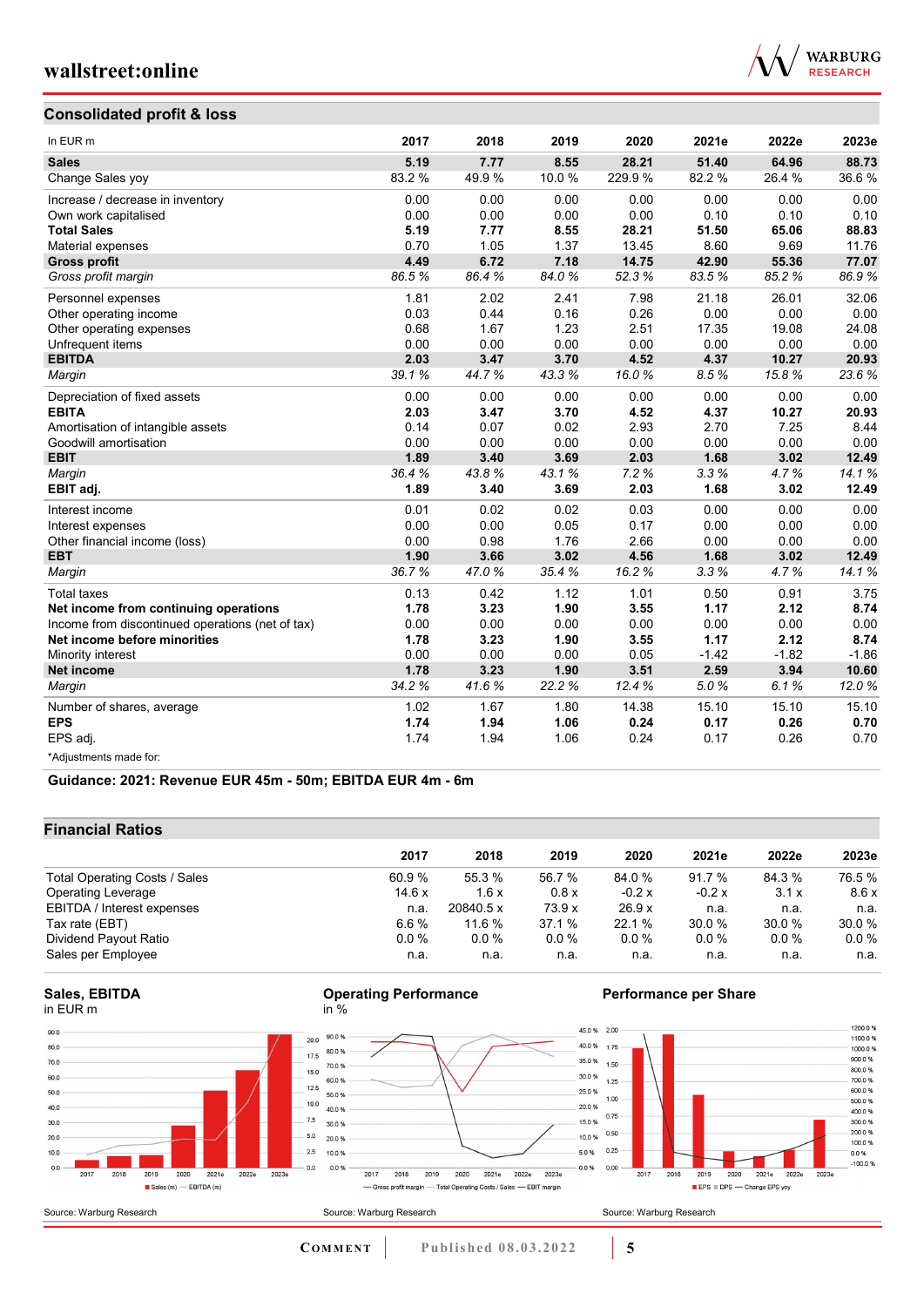



| Consolidated balance sheet                              |         |       |       |       |         |         |         |
|---------------------------------------------------------|---------|-------|-------|-------|---------|---------|---------|
| In EUR m                                                | 2017    | 2018  | 2019  | 2020  | 2021e   | 2022e   | 2023e   |
| <b>Assets</b>                                           |         |       |       |       |         |         |         |
| Goodwill and other intangible assets                    | 0.07    | 0.22  | 0.21  | 20.47 | 27.77   | 35.53   | 32.09   |
| thereof other intangible assets                         | 0.07    | 0.22  | 0.00  | 8.23  | 15.53   | 23.28   | 19.84   |
| thereof Goodwill                                        | 0.00    | 0.00  | 0.00  | 11.43 | 11.43   | 11.43   | 11.43   |
| Property, plant and equipment                           | 0.02    | 0.03  | 0.03  | 0.40  | 0.41    | 0.43    | 0.44    |
| <b>Financial assets</b>                                 | 0.00    | 9.98  | 28.02 | 7.92  | 7.92    | 7.92    | 7.92    |
| Other long-term assets                                  | 0.00    | 0.00  | 0.00  | 0.00  | 0.00    | 0.00    | 0.00    |
| <b>Fixed assets</b>                                     | 0.08    | 10.23 | 28.27 | 28.79 | 36.11   | 43.87   | 40.45   |
| Inventories                                             | 0.00    | 0.00  | 0.00  | 0.01  | 0.10    | 0.10    | 0.10    |
| Accounts receivable                                     | 1.42    | 1.26  | 3.17  | 4.33  | 7.00    | 8.00    | 9.70    |
| Liquid assets                                           | 3.33    | 9.26  | 4.50  | 14.07 | 21.63   | 15.38   | 26.44   |
| Other short-term assets                                 | 0.04    | 0.07  | 0.08  | 3.95  | 3.95    | 3.95    | 3.95    |
| <b>Current assets</b>                                   | 4.79    | 10.59 | 7.76  | 22.36 | 32.68   | 27.43   | 40.19   |
| <b>Total Assets</b>                                     | 4.90    | 20.80 | 36.00 | 51.20 | 68.80   | 71.30   | 80.60   |
| Liabilities and shareholders' equity                    |         |       |       |       |         |         |         |
| Subscribed capital                                      | 1.02    | 1.67  | 1.80  | 14.38 | 15.10   | 15.10   | 15.10   |
| Capital reserve                                         | 5.12    | 17.64 | 23.45 | 10.86 | 28.98   | 28.98   | 28.98   |
| Retained earnings                                       | 0.00    | 0.00  | 1.90  | 4.95  | 7.54    | 11.48   | 22.08   |
| Other equity components                                 | $-4.09$ | 0.00  | 0.00  | 0.01  | $-1.09$ | $-2.89$ | $-4.89$ |
| Shareholders' equity                                    | 2.05    | 19.31 | 27.15 | 30.21 | 50.54   | 52.67   | 61.28   |
| Minority interest                                       | 0.00    | 0.00  | 0.00  | 0.02  | 0.02    | 0.02    | 0.02    |
| <b>Total equity</b>                                     | 2.05    | 19.31 | 27.15 | 30.23 | 50.56   | 52.69   | 61.30   |
| Provisions                                              | 0.67    | 0.66  | 1.21  | 2.72  | 2.72    | 2.72    | 2.72    |
| thereof provisions for pensions and similar obligations | 0.00    | 0.00  | 0.00  | 0.00  | 0.00    | 0.00    | 0.00    |
| Financial liabilities (total)                           | 0.00    | 0.00  | 0.00  | 7.50  | 5.00    | 5.00    | 5.00    |
| Short-term financial liabilities                        | 0.00    | 0.00  | 0.00  | 0.00  | 0.00    | 0.00    | 0.00    |
| Accounts payable                                        | 0.16    | 0.19  | 0.18  | 1.57  | 1.40    | 1.80    | 2.40    |
| <b>Other liabilities</b>                                | 1.99    | 0.65  | 7.48  | 9.13  | 9.13    | 9.13    | 9.13    |
| <b>Liabilities</b>                                      | 2.82    | 1.50  | 8.87  | 20.93 | 18.26   | 18.66   | 19.26   |
| Total liabilities and shareholders' equity              | 4.90    | 20.80 | 36.00 | 51.20 | 68.80   | 71.30   | 80.60   |

### **Financial Ratios**

|                                         | 2017      | 2018     | 2019     | 2020     | 2021e    | 2022e    | 2023e    |
|-----------------------------------------|-----------|----------|----------|----------|----------|----------|----------|
| <b>Efficiency of Capital Employment</b> |           |          |          |          |          |          |          |
| <b>Operating Assets Turnover</b>        | 4.1x      | 7.2x     | 2.8x     | 9.0 x    | 8.5x     | 9.7x     | 11.4x    |
| Capital Employed Turnover               | $-4.1x$   | 0.8x     | 0.4x     | 1.2x     | 1.5x     | 1.5x     | 2.2x     |
| <b>ROA</b>                              | 2138.5 %  | 31.6 %   | 6.7%     | 12.2 %   | 7.2%     | 9.0%     | 26.2 %   |
| <b>Return on Capital</b>                |           |          |          |          |          |          |          |
| ROCE (NOPAT)                            | n.a.      | 68.6 %   | 14.2 %   | 6.8%     | 4.1%     | 5.6%     | 21.3 %   |
| <b>ROE</b>                              | 91.9%     | 30.3 %   | 8.2%     | 12.2 %   | 6.4 %    | 7.6%     | 18.6 %   |
| Adj. ROE                                | 91.9 %    | 30.3%    | 8.2%     | 12.2%    | 6.4%     | 7.6%     | 18.6 %   |
| <b>Balance sheet quality</b>            |           |          |          |          |          |          |          |
| Net Debt                                | $-3.33$   | $-9.26$  | $-4.50$  | $-6.57$  | $-16.63$ | $-10.38$ | $-21.44$ |
| Net Financial Debt                      | $-3.33$   | $-9.26$  | $-4.50$  | $-6.57$  | $-16.63$ | $-10.38$ | $-21.44$ |
| Net Gearing                             | $-162.2%$ | $-48.0%$ | $-16.6%$ | $-21.7%$ | $-32.9%$ | $-19.7%$ | $-35.0%$ |
| Net Fin. Debt / EBITDA                  | n.a.      | n.a.     | n.a.     | n.a.     | n.a.     | n.a.     | n.a.     |
| Book Value / Share                      | 2.0       | 11.6     | 15.1     | 2.1      | 3.3      | 3.5      | 4.1      |
| Book value per share ex intangibles     | 1.9       | 11.5     | 15.0     | 0.7      | 1.5      | 1.1      | 1.9      |



**COMMENT** Published 08.03.2022 **6**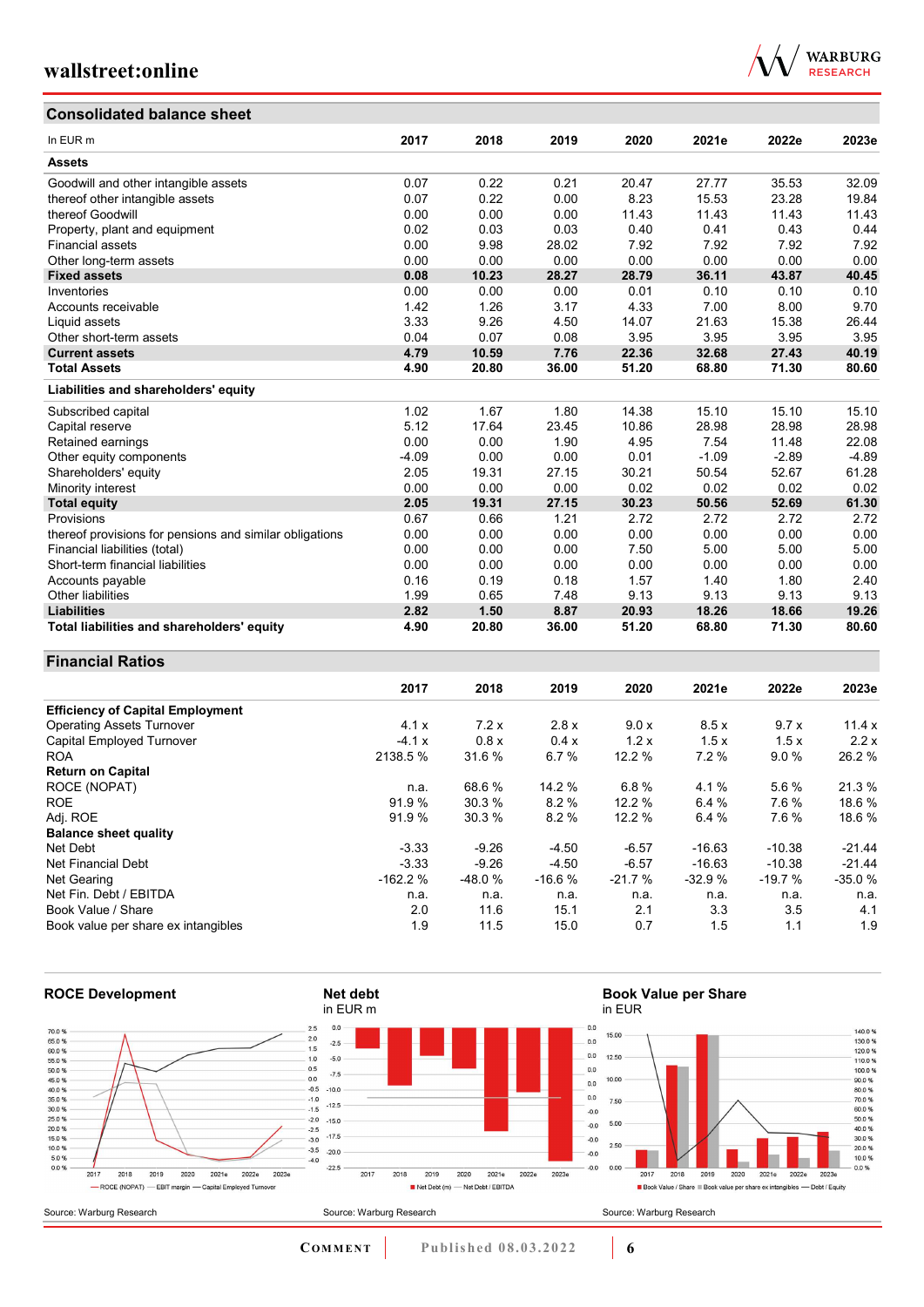### **Consolidated cash flow statement**



| In EUR m                                               | 2017    | 2018     | 2019    | 2020    | 2021e    | 2022e    | 2023e   |
|--------------------------------------------------------|---------|----------|---------|---------|----------|----------|---------|
| Net income                                             | 1.78    | 3.23     | 1.90    | 3.55    | 1.17     | 2.12     | 8.74    |
| Depreciation of fixed assets                           | 0.00    | 0.00     | 0.00    | 0.00    | 0.00     | 0.00     | 0.00    |
| Amortisation of goodwill                               | 0.00    | 0.00     | 0.00    | 0.00    | 0.00     | 0.00     | 0.00    |
| Amortisation of intangible assets                      | 0.14    | 0.07     | 0.02    | 2.93    | 2.70     | 7.25     | 8.44    |
| Increase/decrease in long-term provisions              | 0.00    | 0.00     | 0.00    | 0.27    | 0.00     | 0.00     | 0.00    |
| Other non-cash income and expenses                     | 0.00    | 0.00     | 0.00    | 0.00    | 0.00     | 0.00     | 0.00    |
| Cash Flow before NWC change                            | 1.92    | 3.30     | 1.92    | 6.75    | 3.87     | 9.36     | 17.18   |
| Increase / decrease in inventory                       | 0.00    | 0.00     | 0.00    | $-0.01$ | $-0.09$  | 0.00     | 0.00    |
| Increase / decrease in accounts receivable             | $-1.03$ | 0.16     | $-1.92$ | $-5.74$ | $-2.67$  | $-1.00$  | $-1.70$ |
| Increase / decrease in accounts payable                | 0.14    | 0.04     | $-0.01$ | 2.28    | $-0.17$  | 0.40     | 0.60    |
| Increase / decrease in other working capital positions | 0.00    | 0.00     | 0.00    | $-2.18$ | 0.00     | 0.00     | 0.00    |
| Increase / decrease in working capital (total)         | $-0.89$ | 0.20     | $-1.93$ | $-5.65$ | $-2.93$  | $-0.60$  | $-1.10$ |
| Net cash provided by operating activities [1]          | 1.02    | 3.50     | $-0.01$ | 1.10    | 0.95     | 8.76     | 16.08   |
| Investments in intangible assets                       | 0.00    | $-0.21$  | $-0.50$ | $-0.60$ | $-10.00$ | $-15.00$ | $-5.00$ |
| Investments in property, plant and equipment           | $-0.01$ | $-0.02$  | $-0.02$ | $-0.02$ | $-0.02$  | $-0.02$  | $-0.02$ |
| Payments for acquisitions                              | 0.00    | $-0.01$  | 0.00    | $-0.50$ | 0.00     | 0.00     | 0.00    |
| <b>Financial investments</b>                           | 0.00    | 9.98     | 3.00    | 0.00    | 0.00     | 0.00     | 0.00    |
| Income from asset disposals                            | 0.00    | 0.00     | 0.00    | $-0.20$ | 0.00     | 0.00     | 0.00    |
| Net cash provided by investing activities [2]          | $-0.01$ | $-10.22$ | $-3.52$ | $-1.32$ | $-10.02$ | $-15.02$ | $-5.02$ |
| Change in financial liabilities                        | 0.00    | 0.00     | 0.00    | 7.50    | $-2.50$  | 0.00     | 0.00    |
| Dividends paid                                         | 0.00    | 0.00     | 0.00    | 0.00    | 0.00     | 0.00     | 0.00    |
| Purchase of own shares                                 | 0.00    | 0.00     | 0.00    | 0.00    | 0.00     | 0.00     | 0.00    |
| Capital measures                                       | $-1.53$ | 13.20    | 5.94    | 0.00    | 19.13    | 0.00     | 0.00    |
| Other                                                  | 0.00    | 0.00     | 0.00    | $-2.92$ | 0.00     | 0.00     | 0.00    |
| Net cash provided by financing activities [3]          | $-1.53$ | 13.20    | 5.94    | 4.58    | 16.63    | 0.00     | 0.00    |
| Change in liquid funds [1]+[2]+[3]                     | $-0.52$ | 6.48     | 2.41    | 4.36    | 7.56     | $-6.25$  | 11.06   |
| Effects of exchange-rate changes on cash               | 0.00    | 0.00     | 0.00    | $-0.02$ | 0.00     | 0.00     | 0.00    |
| Cash and cash equivalent at end of period              | 0.91    | 9.81     | 11.67   | 14.02   | 21.63    | 15.38    | 26.44   |

### **Financial Ratios**

|                                      | 2017    | 2018     | 2019     | 2020     | 2021e     | 2022e     | 2023e   |
|--------------------------------------|---------|----------|----------|----------|-----------|-----------|---------|
| <b>Cash Flow</b>                     |         |          |          |          |           |           |         |
| <b>FCF</b>                           | 1.01    | 3.28     | $-0.53$  | 0.48     | $-9.07$   | $-6.25$   | 11.06   |
| Free Cash Flow / Sales               | 19.5 %  | 42.1 %   | $-6.2%$  | 1.7%     | $-17.6%$  | $-9.6%$   | 12.5 %  |
| Free Cash Flow Potential             | 1.90    | 3.05     | 2.58     | 3.52     | 3.87      | 9.36      | 17.18   |
| Free Cash Flow / Net Profit          | 57.1 %  | 101.4 %  | $-27.8%$ | 13.8 %   | $-350.2%$ | $-158.7%$ | 104.3 % |
| Interest Received / Avg. Cash        | 0.6%    | 0.3%     | 0.3%     | 0.4%     | $0.0\%$   | 0.0%      | $0.0\%$ |
| Interest Paid / Avg. Debt            | n.a.    | n.a.     | n.a.     | 4.5%     | 0.0%      | $0.0\%$   | $0.0\%$ |
| <b>Management of Funds</b>           |         |          |          |          |           |           |         |
| Investment ratio                     | 0.2%    | 2.9%     | 6.0%     | 2.2%     | 19.5 %    | 23.1 %    | 5.7%    |
| Maint. Capex / Sales                 | 0.0%    | $0.0 \%$ | $0.0\%$  | $0.0\%$  | $0.0\%$   | $0.0\%$   | $0.0\%$ |
| Capex / Dep                          | 7.4 %   | 316.3 %  | 3289.2 % | 24.7 %   | 371.0 %   | 207.2 %   | 59.5 %  |
| Avg. Working Capital / Sales         | 15.5 %  | 14.8 %   | 23.6 %   | 10.1%    | 8.2%      | 9.2%      | $7.7\%$ |
| Trade Debtors / Trade Creditors      | 877.5 % | 647.9 %  | 1744.5 % | 276.1 %  | 500.0 %   | 444.4 %   | 404.2%  |
| <b>Inventory Turnover</b>            | n.a.    | n.a.     | n.a.     | 1360.2 x | 86.0 x    | 96.9x     | 117.6 x |
| Receivables collection period (days) | 100     | 59       | 136      | 56       | 50        | 45        | 40      |
| Payables payment period (days)       | 84      | 67       | 49       | 43       | 59        | 68        | 75      |
| Cash conversion cycle (Days)         | n.a.    | n.a.     | n.a.     | 13       | $-7$      | $-21$     | $-33$   |

### **Free Cash Flow Generation**

Source: Warburg Research

# **Working Capital**



22.5 % 20.0% 17.5 % 15.0 %  $12.5%$  $10.0 %$ 7.5 %  $5.0%$  $25%$  $-0.0%$  $\frac{1}{2017}$  $\frac{1}{2018}$  $2019$  $2020$ 2021e 2022e 2023e ■ Working Capital (m) — Avg. Working Capital / Sales Source: Warburg Research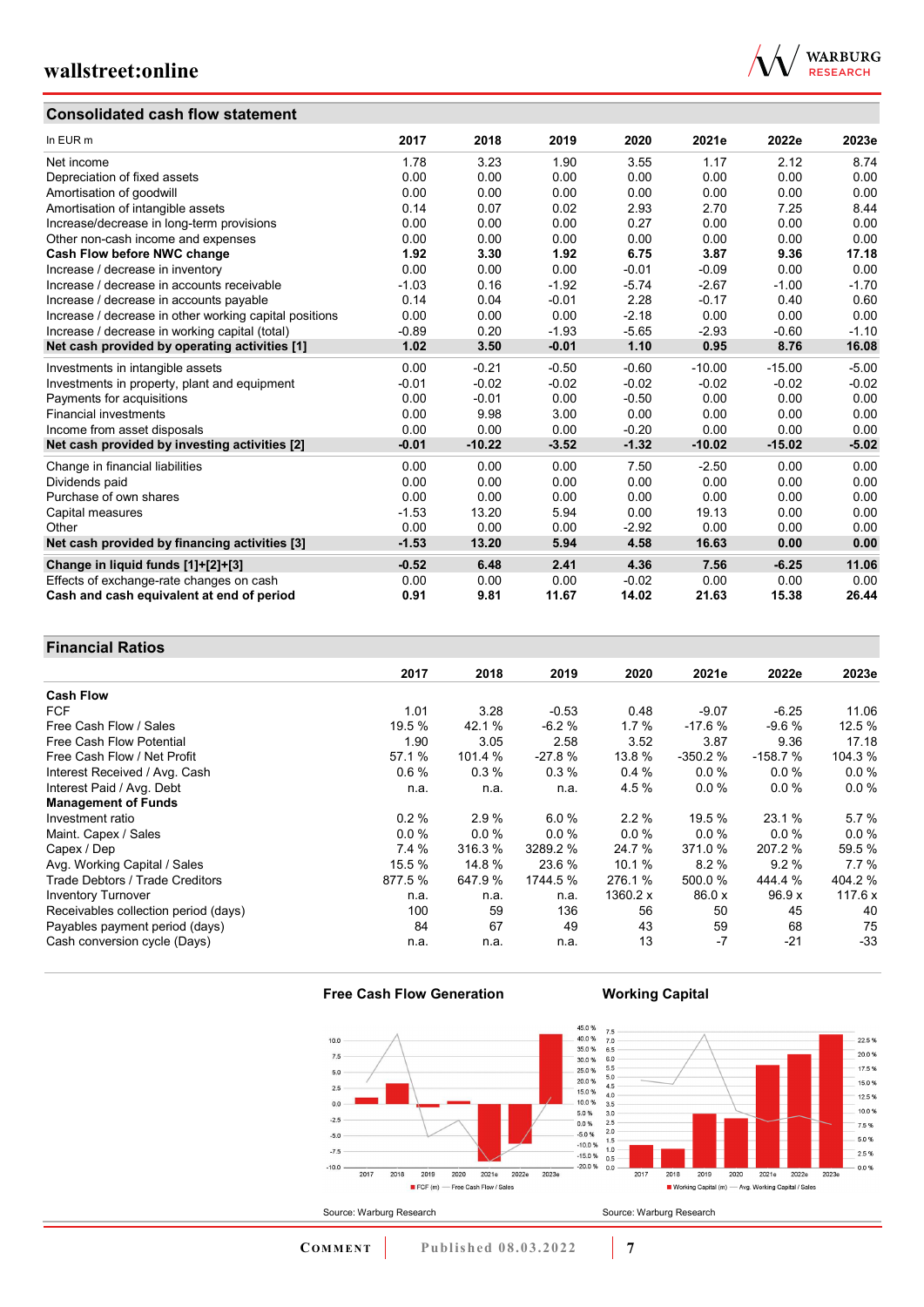

### **LEGAL DISCLAIMER**

This research report ("investment recommendation") was prepared by the Warburg Research GmbH, a fully owned subsidiary of the M.M.Warburg & CO (AG & Co.) KGaA and is passed on by the M.M.Warburg & CO (AG & Co.) KGaA. It is intended solely for the recipient and may not be passed on to another company without their prior consent, regardless of whether the company is part of the same corporation or not. It contains selected information and does not purport to be complete. The investment recommendation is based on publicly available information and data ("information") believed to be accurate and complete. Warburg Research GmbH neither examines the information for accuracy and completeness, nor guarantees its accuracy and completeness. Possible errors or incompleteness of the information do not constitute grounds for liability of M.M.Warburg & CO (AG & Co.) KGaA or Warburg Research GmbH for damages of any kind whatsoever, and M.M.Warburg & CO (AG & Co.) KGaA and Warburg Research GmbH are not liable for indirect and/or direct and/or consequential damages. In particular, neither M.M.Warburg & CO (AG & Co.) KGaA nor Warburg Research GmbH are liable for the statements, plans or other details contained in these investment recommendations concerning the examined companies, their affiliated companies, strategies, economic situations, market and competitive situations, regulatory environment, etc. Although due care has been taken in compiling this investment recommendation, it cannot be excluded that it is incomplete or contains errors. M.M.Warburg & CO (AG & Co.) KGaA and Warburg Research GmbH, their shareholders and employees are not liable for the accuracy and completeness of the statements, estimations and the conclusions derived from the information contained in this investment recommendation. Provided a investment recommendation is being transmitted in connection with an existing contractual relationship, i.e. financial advisory or similar services, the liability of M.M.Warburg & CO (AG & Co.) KGaA and Warburg Research GmbH shall be restricted to gross negligence and wilful misconduct. In case of failure in essential tasks, M.M.Warburg & CO (AG & Co.) KGaA and Warburg Research GmbH are liable for normal negligence. In any case, the liability of M.M.Warburg & CO (AG & Co.) KGaA and Warburg Research GmbH is limited to typical, expectable damages. This investment recommendation does not constitute an offer or a solicitation of an offer for the purchase or sale of any security. Partners, directors or employees of M.M.Warburg & CO (AG & Co.) KGaA, Warburg Research GmbH or affiliated companies may serve in a position of responsibility, i.e. on the board of directors of companies mentioned in the report. Opinions expressed in this investment recommendation are subject to change without notice. All rights reserved.

#### **COPYRIGHT NOTICE**

This work including all its parts is protected by copyright. Any use beyond the limits provided by copyright law without permission is prohibited and punishable. This applies, in particular, to reproductions, translations, microfilming, and storage and processing on electronic media of the entire content or parts thereof.

### **DISCLOSURE ACCORDING TO §85 OF THE GERMAN SECURITIES TRADING ACT (WPHG), MAR AND MIFID II INCL. COMMISSION DELEGATED REGULATION (EU) 2016/958 AND (EU) 2017/565**

The valuation underlying the investment recommendation for the company analysed here is based on generally accepted and widely used methods of fundamental analysis, such as e.g. DCF Model, Free Cash Flow Value Potential, NAV, Peer Group Comparison or Sum of the Parts Model (see also [http://www.mmwarburg.de/disclaimer/disclaimer.htm#Valuation\)](http://www.mmwarburg.de/disclaimer/disclaimer.htm#Valuation). The result of this fundamental valuation is modified to take into consideration the analyst's assessment as regards the expected development of investor sentiment and its impact on the share price.

Independent of the applied valuation methods, there is the risk that the price target will not be met, for instance because of unforeseen changes in demand for the company's products, changes in management, technology, economic development, interest rate development, operating and/or material costs, competitive pressure, supervisory law, exchange rate, tax rate etc. For investments in foreign markets and instruments there are further risks, generally based on exchange rate changes or changes in political and social conditions.

This commentary reflects the opinion of the relevant author at the point in time of its compilation. A change in the fundamental factors underlying the valuation can mean that the valuation is subsequently no longer accurate. Whether, or in what time frame, an update of this commentary follows is not determined in advance.

Additional internal and organisational arrangements to prevent or to deal with conflicts of interest have been implemented. Among these are the spatial separation of Warburg Research GmbH from M.M.Warburg & CO (AG & Co.) KGaA and the creation of areas of confidentiality. This prevents the exchange of information, which could form the basis of conflicts of interest for Warburg Research GmbH in terms of the analysed issuers or their financial instruments.

The analysts of Warburg Research GmbH do not receive a gratuity – directly or indirectly – from the investment banking activities of M.M.Warburg & CO (AG & Co.) KGaA or of any company within the Warburg-Group.

All prices of financial instruments given in this investment recommendation are the closing prices on the last stock-market trading day before the publication date stated, unless another point in time is explicitly stated.

M.M.Warburg & CO (AG & Co.) KGaA and Warburg Research GmbH are subject to the supervision of the Federal Financial Supervisory Authority, BaFin. M.M.Warburg & CO (AG & Co.) KGaA is additionally subject to the supervision of the European Central Bank (ECB).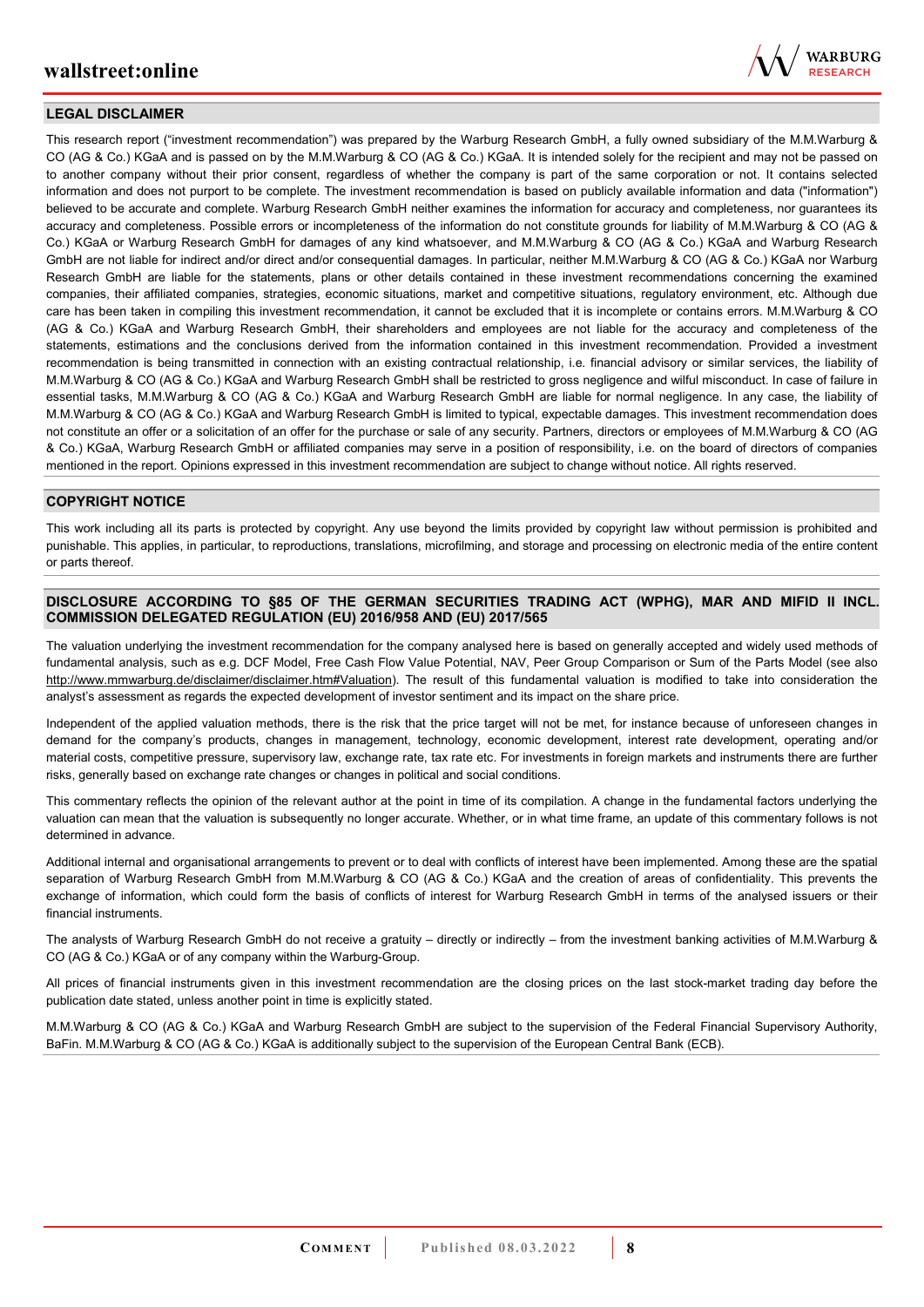

#### **SOURCES**

All **data and consensus estimates** have been obtained from FactSet except where stated otherwise.

The **Warburg ESG Risk Score** is based on information © 2020 MSCI ESG Research LLC. Reproduced by permission. Although Warburg Research's information providers, including without limitation, MSCI ESG Research LLC and its affiliates (the "ESG Parties"), obtain information (the "Information") from sources they consider reliable, none of the ESG Parties warrants or guarantees the originality, accuracy and/or completeness, of any data herein and expressly disclaim all express or implied warranties, including those of merchantability and fitness for a particular purpose. The Information may only be used for your internal use, may not be reproduced or redisseminated in any form and may not be used as a basis for, or a component, of any financial instruments or products indices. Further, none of the Information can in and of itself be used to determine which securities to buy or sell or when to buy or sell them. None of the ESG Parties shall have any liability for any errors or omissions in connection with any data herein, or any liability for any direct, indirect, special, punitive, consequential or any other damage (including lost profits) even if notified of the possibility.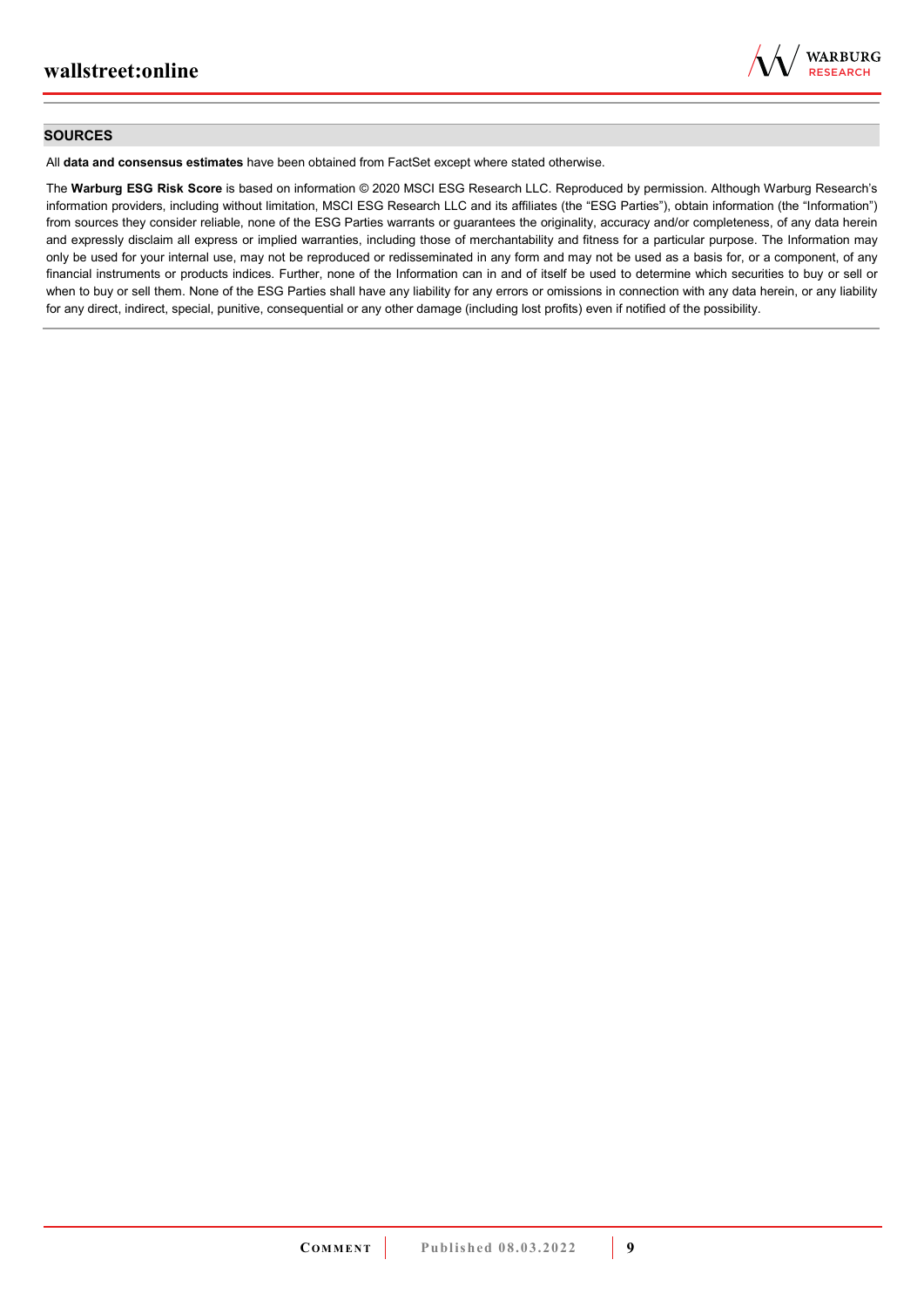

#### **Additional information for clients in the United States**

1. This research report (the "Report") is a product of Warburg Research GmbH, Germany, a fully owned subsidiary of M.M.Warburg & CO (AG & Co.)

KGaA, Germany (in the following collectively "Warburg"). Warburg is the employer of the research analyst(s), who have prepared the Report. The research analyst(s) reside outside the United States and are not associated persons of any U.S. regulated broker-dealer and therefore are not subject to the supervision of any U.S. regulated broker-dealer.

2. The Report is provided in the United States for distribution solely to "major U.S. institutional investors" under Rule 15a-6 of the U.S. Securities Exchange Act of 1934 by CIC.

3. CIC (Crédit Industriel et Commercial) and M.M. Warburg & CO have concluded a Research Distribution Agreement that gives CIC Market Solutions exclusive distribution in France, the US and Canada of the Warburg Research GmbH research product.

4. The research reports are distributed in the United States of America by CIC ("CIC") pursuant to a SEC Rule 15a-6 agreement with CIC Market Solutions Inc ("CICI"), a U.S. registered broker-dealer and a related company of CIC, and are distributed solely to persons who qualify as "Major U.S. Institutional Investors" as defined in SEC Rule 15a-6 under the Securities Exchange Act of 1934.

5. Any person who is not a Major U.S. Institutional Investor must not rely on this communication. The delivery of this research report to any person in the United States of America is not a recommendation to effect any transactions in the securities discussed herein, or an endorsement of any opinion expressed herein.

#### **Reference in accordance with section 85 of the German Securities Trading Act (WpHG) and Art. 20 MAR regarding possible conflicts of interest with companies analysed:**

- **-1-** Warburg Research, or an affiliated company, or an employee of one of these companies responsible for the compilation of the research, hold a **share of more than 5%** of the equity capital of the analysed company.
- **-2-**  Warburg Research, or an affiliated company, within the last twelve months participated in the **management of a consortium** for an issue in the course of a public offering of such financial instruments, which are, or the issuer of which is, the subject of the investment recommendation.
- **-3-** Companies affiliated with Warburg Research **manage financial instruments**, which are, or the issuers of which are, subject of the investment recommendation, in a market based on the provision of buy or sell contracts.

MMWB, Warburg Research, or an affiliated company, reached an agreement with the issuer to provide **investment banking and/or investment services** and the relevant agreement was in force in the last 12 months or there arose for this period, based on the relevant

- **-4**  agreement, the obligation to provide or to receive a service or compensation - provided that this disclosure does not result in the disclosure of confidential business information.
- **-5-** The company compiling the analysis or an affiliated company had reached an **agreement on the compilation of the investment recommendation** with the analysed company.
- **-6a-** Warburg Research, or an affiliated company, holds a **net long position of more than 0.5%** of the total issued share capital of the analysed company.
- **-6b-** Warburg Research, or an affiliated company, holds a **net short position of more than 0.5%** of the total issued share capital of the analysed company.
- **-6c-** The issuer holds shares of more than 5% of the total issued capital of Warburg Research or an affiliated company.
- **-7-** The company preparing the analysis as well as its affiliated companies and employees have **other important interests** in relation to the analysed company, such as, for example, the exercising of mandates at analysed companies.

| Company           | <b>Disclosure</b> | Link to the historical price targets and rating changes (last 12 months) |
|-------------------|-------------------|--------------------------------------------------------------------------|
| wallstreet:online |                   | http://www.mmwarburg.com/disclaimer/disclaimer_en/DE000A2GS609.htm       |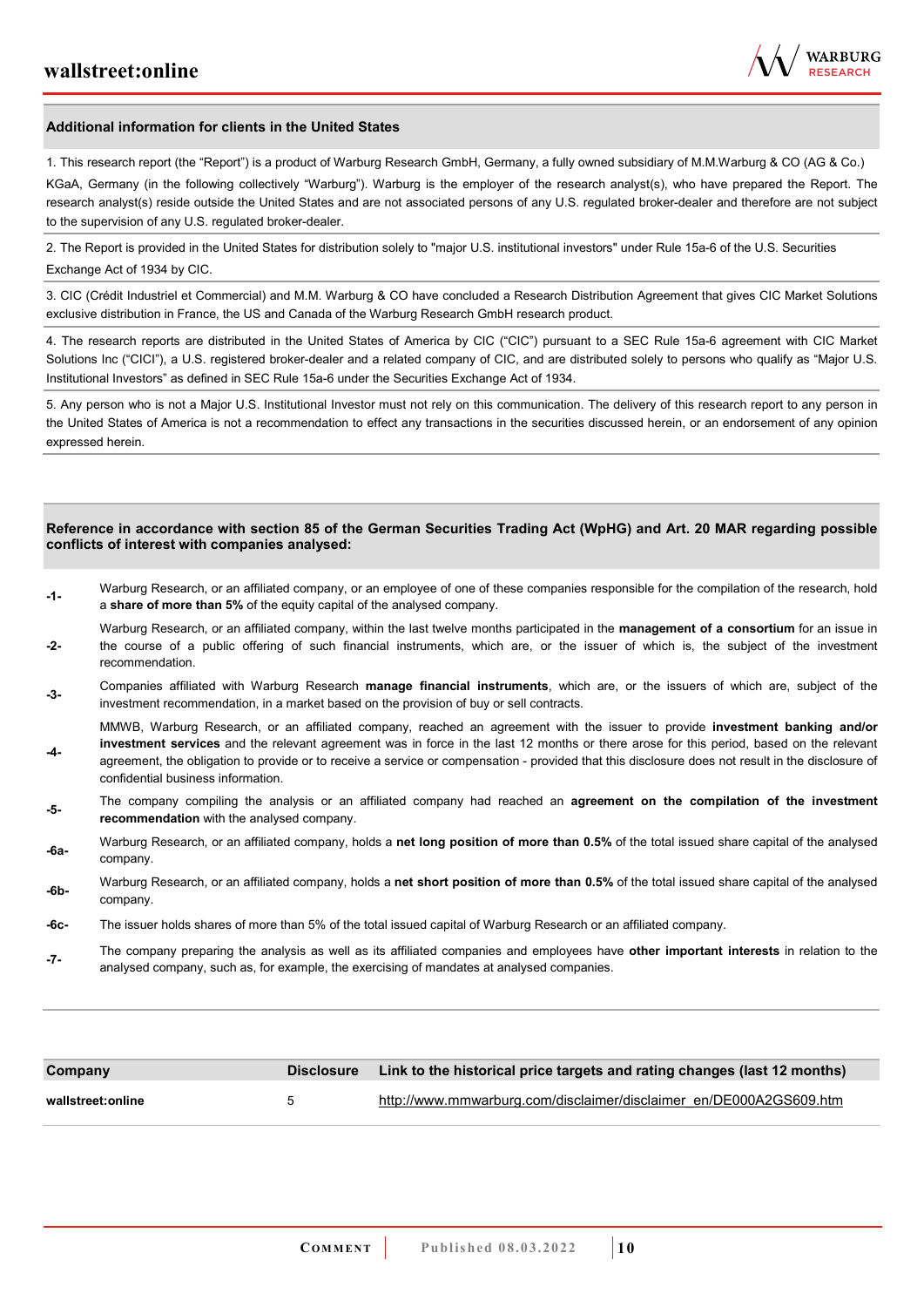

### **INVESTMENT RECOMMENDATION**

Investment recommendation: expected direction of the share price development of the financial instrument up to the given price target in the opinion of the analyst who covers this financial instrument.

| -B-           | Buy:                     | The price of the analysed financial instrument is expected to rise over the next 12 months.                  |  |  |
|---------------|--------------------------|--------------------------------------------------------------------------------------------------------------|--|--|
| -H-           | Hold:                    | The price of the analysed financial instrument is expected to remain mostly flat over the next 12<br>months. |  |  |
| -S-           | Sell:                    | The price of the analysed financial instrument is expected to fall over the next 12 months.                  |  |  |
| $\frac{1}{2}$ | <b>Rating suspended:</b> | The available information currently does not permit an evaluation of the company.                            |  |  |

#### **WARBURG RESEARCH GMBH – ANALYSED RESEARCH UNIVERSE BY RATING**

| Rating           | <b>Number of stocks</b> | % of Universe  |
|------------------|-------------------------|----------------|
| Buy              | 165                     | 78             |
| Hold             | 39                      | 18             |
| Sell             | 5                       | $\overline{2}$ |
| Rating suspended | 3                       | 1              |
| <b>Total</b>     | 212                     | 100            |

### **WARBURG RESEARCH GMBH – ANALYSED RESEARCH UNIVERSE BY RATING …**

**… taking into account only those companies which were provided with major investment services in the last twelve months.** 

| Rating           | <b>Number of stocks</b> | % of Universe  |
|------------------|-------------------------|----------------|
| Buy              | 52                      | 88             |
| Hold             | 4                       | $\overline{7}$ |
| Sell             |                         | 2              |
| Rating suspended | 2                       | 3              |
| <b>Total</b>     | 59                      | 100            |

### **PRICE AND RATING HISTORY WALLSTREET:ONLINE AS OF 08.03.2022**



Markings in the chart show rating changes by Warburg Research GmbH in the last 12 months. Every marking details the date and closing price on the day of the rating change.